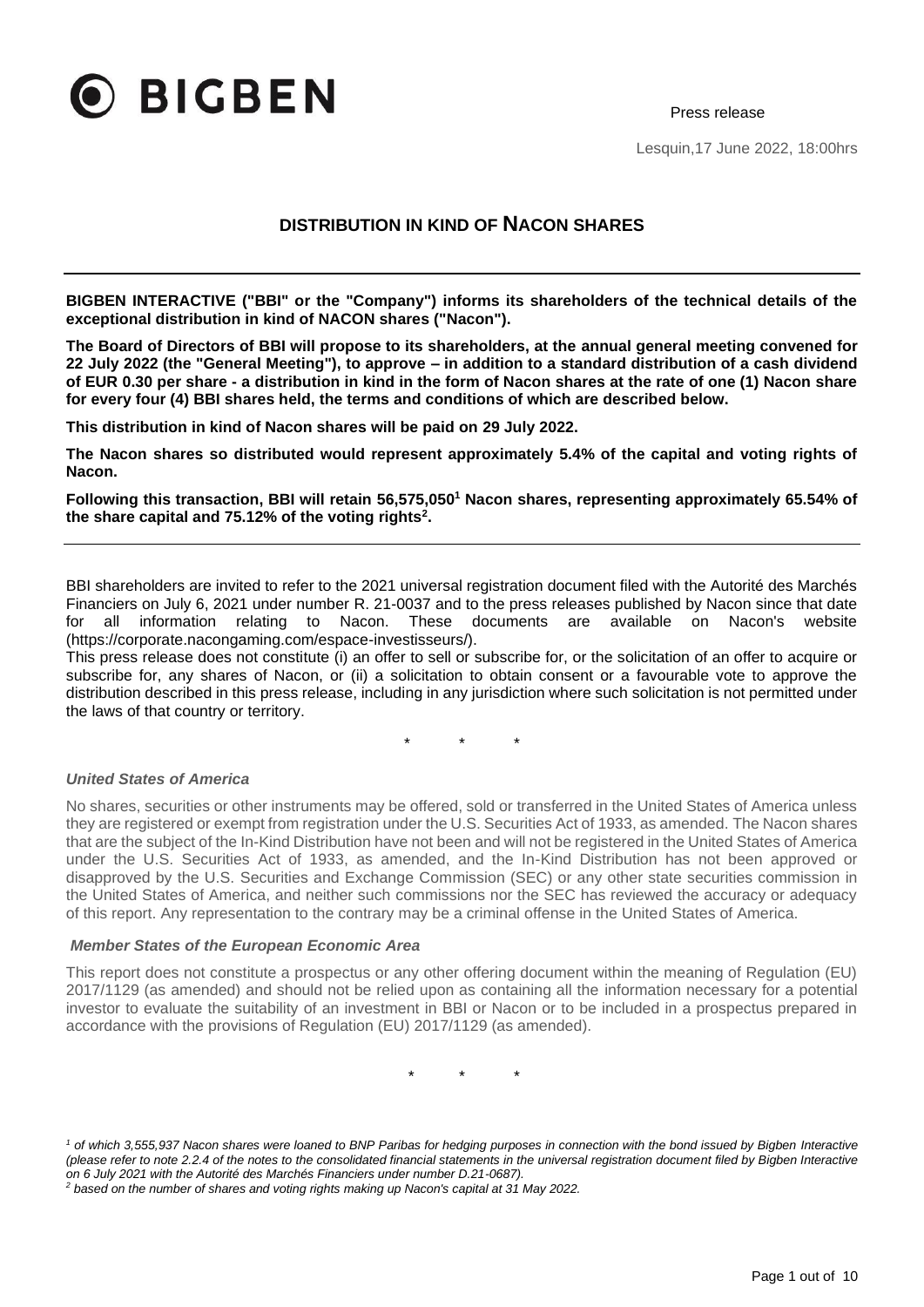### **1. TERMS AND CONDITIONS OF THE DISTRIBUTION IN KIND**

#### **1.1 Features of the Distribution in Kind**

BBI holds 61,244,666<sup>1</sup> Nacon shares, representing, based on the number of shares and voting rights comprising Nacon's share capital as at 31 May 2022, 70.97% of the share capital and 79.12% of the voting rights. The shares making up the share capital of Nacon are ordinary shares, all of the same class, fully paid up, and admitted to trading on the Euronext Paris regulated market under ISIN code FR0013482791.

In addition to the distribution of an annual ordinary dividend of €0.30 per share in cash (the "**Ordinary Dividend**"), At the General Meeting, BBI shareholders will be asked at the Annual General Meeting to vote on a distribution in kind represented by Nacon shares up to a maximum of one (1) Nacon share for every four (4) BBI shares held, subject to the Ceiling (as defined below) (the "**Distribution in Kind**").

Based on the information available as at 31 May 2022, the Distribution in Kind would therefore relate to approximately 4,669,616 Nacon shares (out of the 61,244,666 Nacon shares held by BBI as at that date, representing 7.6% of the Nacon shares held by BBI). Upon completion of the Distribution in Kind, assuming no adjustment of the exchange ratio of one (1) Nacon share for every four (4) BBI shares held, BBI will retain 56,575,050 Nacon shares, representing 65.54%<sup>2</sup> of the share capital and 75.12% of the voting rights.

The Distribution in Kind is scheduled to be paid on 29 July 2022 (the "**Payment Day**"), with ex-date on 27 July 2022.

The Distribution in Kind will benefit all BBI shareholders whose shares have been registered in their name at the end of the trading day preceding the Payment Day i.e. on 28 July 2022 ("**the "Persons Entitled to the Distribution in Kind**"). Purchases of BBI shares made on Euronext until and including 26 July 2022 will be eligible for the Distribution in Kind (the "**Record Date**").

In the event of a division of the ownership of Nacon shares, the beneficiary of the Distribution in Kind will be the bare owner (nu-propriétaire), unless otherwise agreed. Shareholders are advised to consult their usual advisor on these matters.

BBI shares held in treasury by the Company on the Position Determination Date will not be entitled to the Distribution in Kind.

The amount corresponding to the Distribution in Kind

- (i) will be determined by multiplying the number of Nacon shares distributed (whether delivered to BBI shareholders or sold as fractional shares) by the opening price of Nacon shares on the Payment Date;
- (ii) will be charged in priority to "Other Available Reserves" and, for any surplus, to "Additional paid-in capital" and "Share premium", it being specified that it will be proposed to the General Meeting to allocate all "Retained Earnings", less the sums deducted from this account to pay the Ordinary Dividend, to "Other Available Reserves" prior to the payment of the Distribution in Kind, and
- (iii) may not exceed the amount of the net income for the financial year ended 31 March 2022 and retained earnings, increased by the amount of distributable reserves and premiums, in accordance with applicable laws and regulations, and decreased by the total amount of the Ordinary Dividend, which will be deducted in priority from the net income for the financial year ended 31 March 2022 and retained earnings, i.e. a total net amount estimated at EUR 50,786,949 (the "**Ceiling**").

In the event that the amount of the Distribution in Kind exceeds the Ceiling, the Board of Directors of BBI shall have full powers to adjust the above-mentioned parity so that the amount distributed does not exceed the Ceiling; this would be the case, on the basis of a maximum distributable amount of EUR 50,786,949 and assuming that approximately 4,669,616 Nacon shares would be distributed, if the opening price of the Nacon share on the Payment Date exceeds EUR 10.88.

*<sup>3</sup> of which 3,555,937 Nacon shares were loaned on 12 February 2021 to BNP Paribas for hedging purposes in connection with the bond issued by BBI (see Note 2.2.4 of the notes to the consolidated financial statements in the universal registration document filed by BBI on 6 July 2021 with the Autorité des Marchés Financiers under number D21-0687).* 

*<sup>4</sup>This number is obtained by multiplying the number of BBI shares entitled to the Distribution in Kind, i.e. 18,678,467 BBI shares (18,699,733 shares making up BBI's share capital, less 21,266 treasury shares), by the distribution ratio, i.e. 1 Nacon share for every 4 BBI shares, and assuming the theoretical absence of fractional shares.*

*<sup>5</sup> on the basis of the number of shares and voting rights making up Nacon's capital at 31 May 2022*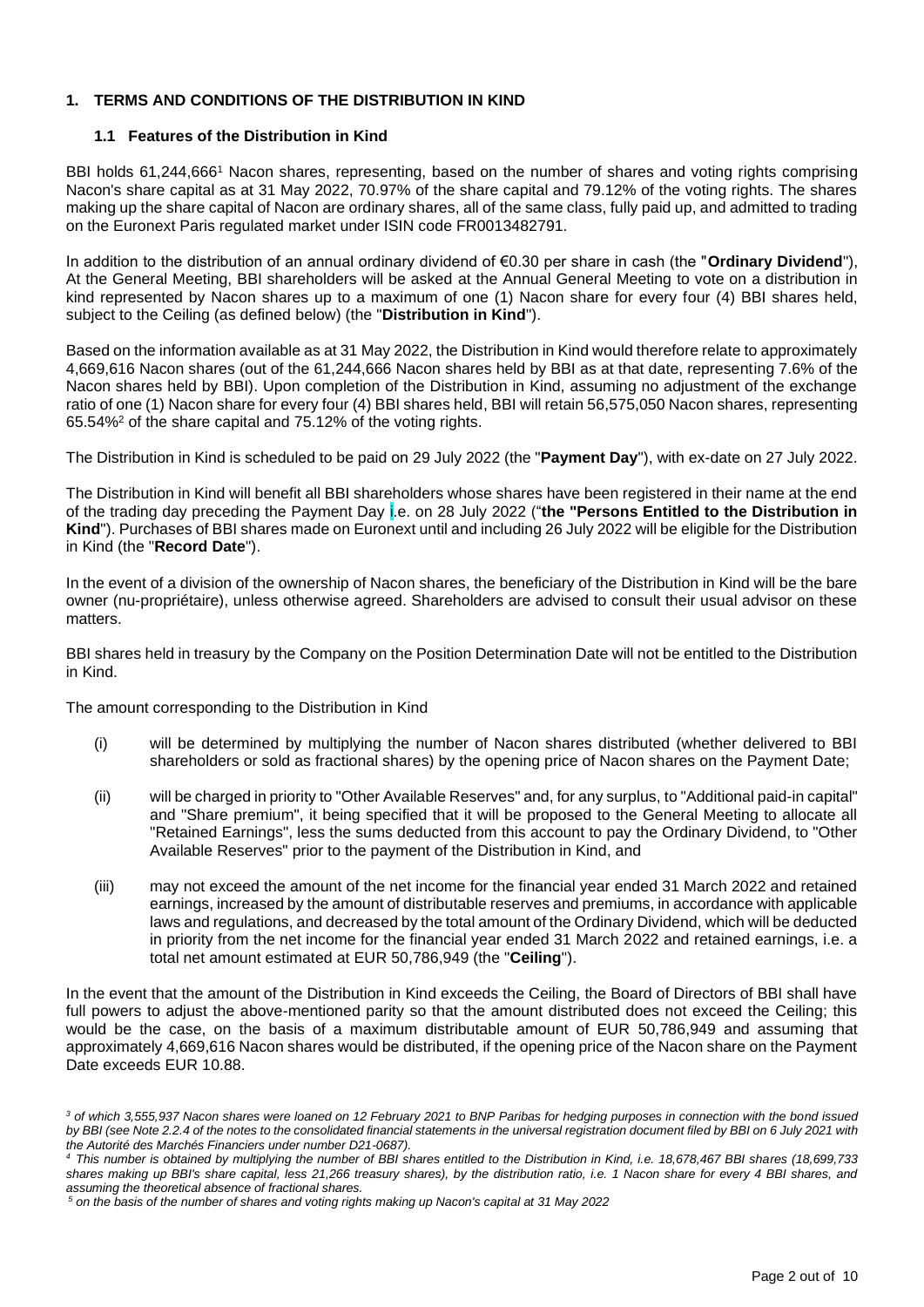BBI will issue a press release on the morning of the Payment Date, once the opening price of the Nacon shares is ascertained, to confirm the parity chosen for the Distribution in Kind and, in the event of an adjustment of the parity, to inform shareholders of any potential changes to the timing of the Distribution in Kind.

Rights forming fractional shares shall not be tradable or assignable. Accordingly, if the allocation to which a shareholder is entitled by application of the parity retained is not a whole number of Nacon shares (i.e. a holding of BBI shares of less than four (4) or not corresponding to a multiple of four (4)), the shareholder shall receive the number of Nacon shares immediately below this amount, together with a cash payment for the balance, the amount of which will be calculated on the basis of the price at which the Nacon shares corresponding to the fractional shares will have been sold. Shareholders holding less than four (4) BBI shares on the evening of the Record Date will therefore solely receive a cash payment.

For illustrative purposes only and assuming a theoretical opening price of the Nacon share of EUR 5.74<sup>1</sup>:

- a shareholder holding 3 BBI shares would not receive any Nacon shares but only a balancing payment, the amount of which will depend on the date on which the Centralising Bank or its financial institution, as the case may be, sells the fractional shares to which it is entitled, and

- a shareholder holding 5 BBI shares would receive one (1) Nacon share and, for the balance, a balancing payment, the amount of which will depend on the date on which the Centralising Bank or its financial institution, as the case may be, sells the fractional shares to which it is entitled.

#### **1.2 Timetable for the Distribution in Kind**

The indicative timetable for the Distribution in Kind is as follows:

| <b>17 June 2022</b> | Publication of the first notice (avis de reunion) in the BALO (French official bulletin of legal<br>notices) convening the Combined Shareholders' Meeting of BBI |  |  |
|---------------------|------------------------------------------------------------------------------------------------------------------------------------------------------------------|--|--|
| 6 July 2022         | Publication in BALO of the second notice (avis de convocation) in the BALO convening<br>the Combined Shareholders' Meeting of BBI                                |  |  |
| 20 July 2022        | Start of the suspension period of the liquidity agreement                                                                                                        |  |  |
| 22 July 2022        | Combined Shareholders' Meeting of BBI                                                                                                                            |  |  |
| 27 July 2022        | Ex-date of the distribution in kind                                                                                                                              |  |  |
| 28 July 2022        | Record date of the distribution in kind                                                                                                                          |  |  |
| 29 July 2022        | Pay date of the distribution in kind<br>End of the suspension period of the liquidity agreement                                                                  |  |  |

#### **2. PAYMENT OF THE DISTRIBUTION IN KIND**

The payment of the Distribution in Kind will take place as from the Payment Date, i.e. 29 July 2022, under the conditions specified below.

The bank responsible for the centralizing the transactions in connection with the Distribution in Kind (the "**Centralising Bank**") is BNP Paribas Securities Services, 9 rue du Débarcadère - 93761 Pantin Cedex.

For the Beneficiaries entitled to the Distribution in Kind who hold BBI shares in bearer or administered registered form:

- the Centralising Bank will credit, via Euroclear France, each financial institution holding an account (i) on the Payment Date, the whole number of Nacon shares corresponding to its position in BBI shares duly registered with Euroclear France at the end of the Record Date, by applying the parity of one (1) Nacon share for every four (4) BBI shares registered in the account of the financial institution holding the relevant account and (ii) the amount of the cash balance payment due to this financial institution holding the account, as from the sale of the Nacon shares corresponding to the fractional shares after the distribution between the financial institutions holding the Nacon shares corresponding to multiples of four (4) BBI shares;

<sup>6</sup> *The theoretical share price used for the above examples (i.e. EUR 5.74 per Nacon share) is the closing price of Nacon shares on 31 May 2022.*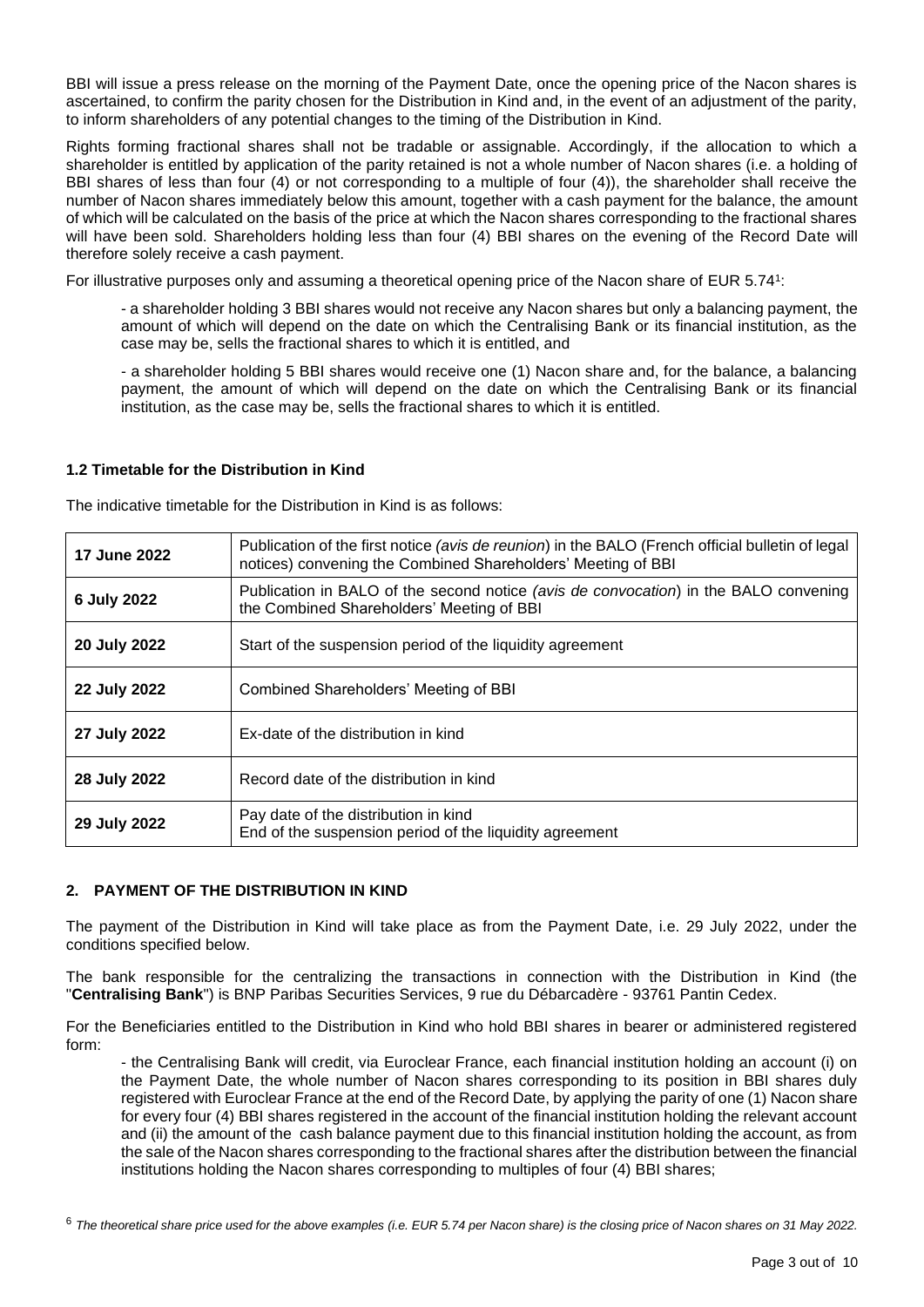- Following which, each of the account-holding financial institutions will credit each of its clients first with (i) the whole number of Nacon shares corresponding to multiples of four (4) BBI shares registered in its books in the name of the client concerned and then (ii) the amount of the cash balance due to this client, the amount of which will be based on the sale price of the shares corresponding to the fractional shares after the distribution of Nacon shares corresponding to multiples of four (4) BBI shares between its clients.

For the Beneficiaries of the Distribution in Kind holding their BBI shares in the issuer registered form:

- the Centralising Bank, acting as financial institution in charge of keeping the register of issuer registered shareholders, will (i) credit, as from the Payment Date, the account of each of the Beneficiaries of the Distribution in Kind holding issuer registered BBI shares with the Nacon shares corresponding to multiples of four (4) BBI shares held in issuer registered form by the Beneficiary concerned and (ii) credit the account of the Beneficiary with the Nacon shares corresponding to multiples of four (4) BBI shares, as from the sale of the shares corresponding to the fractional shares, the account of each of the concerned Beneficial Owners of the Distribution in Kind of the net amount of the balancing payment due to him/her, if any, the amount of which will be based on the sale price of the shares corresponding to the fractional shares after the distribution between the Beneficial Owners of the Nacon shares corresponding to multiples of four (4) BBI shares.

The Beneficiaries of the Distribution in Kind, regardless of whether the BBI shares are held in bearer or administered registered form, must pay, as the case may be, to their authorised financial intermediary or to BBI, through BNP Paribas Securities Services, the social security deductions and/or the non-dischargeable deduction or withholding tax payable in respect of the Distribution in Kind. Where applicable, the authorised financial intermediary responsible for maintaining the bearer or administered registered share accounts or BBI, through BNP Paribas Securities Services, responsible for maintaining the issuer registered share accounts, may sell the number of Nacon shares necessary to pay the social security contributions and/or the withholding tax due in respect of the Distribution in Kind.

Shareholders who wish to sell the Nacon shares received under the Distribution in Kind should contact their usual financial advisor and/or their financial institution holding the account.

### **3. TAX TREATMENT OF THE DISTRIBUTION IN KIND<sup>1</sup>**

The following discussion summarizes the French tax consequences that may apply to BBI's shareholders as a result of the Distribution in Kind, based on the legislation in force at this time. The rules described below are subject to change and new laws or regulations could be retroactive or apply to the current calendar or fiscal year.

BBI's shareholders are advised that the tax information contained in this Section 3 is only a summary of the tax provisions applicable under current legislation and is provided for general information purposes only. Accordingly, the tax information below does not constitute a comprehensive description of all tax impacts that may apply to BBI's shareholders as a result of the Distribution in Kind.

BBI's shareholders are advised to consult their usual tax advisor on the tax consequences in light of their particular circumstances.

In addition, persons who are not French tax residents must refer to (i) the provisions of the applicable tax treaty concluded between their own State of residence and France; (ii) the provisions of French tax legislation; and (iii) the legislation of their State of residence and/or nationality that may apply to them so that they may determine their applicable tax regime. These persons should seek advice from their usual tax advisor regarding the applicable tax treatment for the Distribution in Kind.

A portion of the Distribution in Kind will correspond, from a tax point of view, to a reimbursement of a contribution. In light of the provisions of Article 112 of the French General Tax Code ("CGI"), using the closing price of the Nacon share on May 31, 2022, i.e. EUR 5.74, as a basis for calculation, and in light of the analysis of the composition of BBI's shareholders' equity as of the date of the Distribution in Kind, this portion should be approximately 23.88% of the value of the Distribution in Kind.

Thus, BBI will indicate, in a press release to be published on the Payment Date, the allocation of the Distribution in Kind from a tax point of view between, on the one hand, a distribution of income from transferable securities (a priori the share of the Distribution in Kind charged to the "Other reserves" and "Merger premiums" items) and, on the other hand a reimbursement of a contribution (a priori the share of the Distribution in Kind charged to the items "Contribution Premiums" and "Share Premiums"), which reimbursement will not be considered as a distribution of income and will therefore not be subject to French withholding tax by the paying institution of the Distribution in Kind or to French withholding tax.

*<sup>7</sup> Share fractions will be subject to the same tax regime as specified here*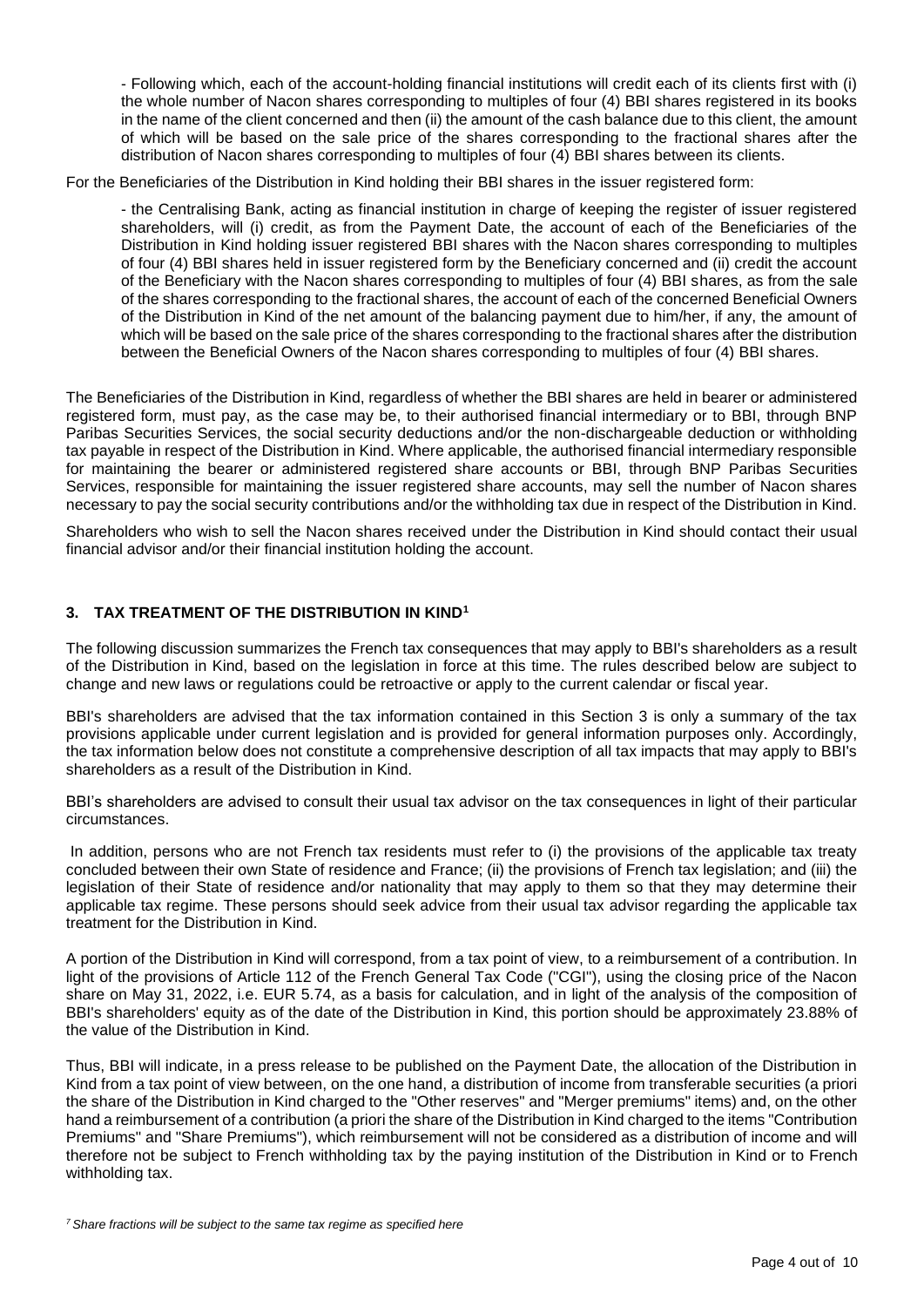#### **3.1. Shareholders with a tax residence in France**

3.1.1.Natural persons holding BBI shares as part of their private assets and not carrying out stock market transactions under conditions similar to those characterizing an activity carried out by a person professionally engaged in such transactions

#### *3.1.1.1. 12.8% withholding tax*

Pursuant to Article 117-quater of the CGI, subject to the exceptions mentioned below, natural persons domiciled in France are subject to a mandatory 12.8% **PFNL** non-final withholding tax on the gross amount of distributed income.

This withholding is made by the paying agent of the income if it is located in France.

When the paying agent of the income is established outside of France, the income is declared and the corresponding withholding tax is paid within the first 15 days of the month following the month of the payment of the income, either by the taxpayer him/herself or by the paying agent, when that entity is established in a Member State of the European

Union or in another Member State of the European Economic Area Agreement that has entered into an administrative assistance agreement with France to combat tax evasion and tax fraud and has received instructions to this effect by the taxpayer. BBI shareholders who find themselves in this situation should contact their financial intermediary to find out what processes they will put into place in this respect.

Natural persons belonging to a tax household whose reference taxable income (revenu fiscal de référence) for the second-to-last tax year, as defined in 1° of IV of Article 1417 of the CGI, is lower than EUR 50,000 for taxpayers who are single, divorced or widowed, or EUR 75,000 for couples filing jointly, may request an exemption from this withholding under the terms and conditions of Article 242-quarter of the CGI by providing to the paying agent no later than November 30 of the year preceding the year of the payment of the distributed income a sworn statement that the reference taxable income shown on the tax notice issued in respect of the second-to-last year preceding the year of payment was below the above-mentioned taxable income thresholds.

When the paying agent is established outside France, only natural persons belonging to a tax household whose reference taxable income for the penultimate year, as defined in 1° of IV of Article 1417 of the CGI, is equal to or greater than the amounts mentioned in the previous paragraph are subject to this tax.

The withholding tax does not apply to income related to securities held in French share savings plans (Plan d'Epargne en Actions, "**PEA**").

#### *3.1.1.2. Income tax*

The final taxation of dividends is determined based on the information reported in the income tax return filed the year following the year in which the dividend income is received.

Pursuant to 1 of the Article 200 A of the CGI, dividends are, in principle, subject to the 12.8% single flat rate withholding tax (prélèvement forfaitaire unique, "**PFU**").

Pursuant to Article 193 of the CGI, the 12.8% PFNL non-final withholding tax may be credited against the income tax due in respect of the year in which it was paid. Where it exceeds the income tax due, the surplus is refunded.

In practice, the alignment of the current PFU and PFNL rates at 12.8% is equivalent to paying withholding tax at source.

Pursuant to Article 200 A2. of the CGI, by way of derogation from the application of the PFU, taxpayers wishing to do so, may, upon express, global and irrevocable election be subject to the progressive scale of income tax.

Under Article 158 of the CGI, dividends must be included in the shareholder's global taxable income as portfolio income (revenu de capitaux mobiliers) in respect of the year during which they are received. The election is exercised each year when filing the tax return and no later than the filing deadline. The dividends are then subject to income tax under the progressive scale and benefit from an unlimited tax allowance of 40% on the amount of distributed income ("**40% Allowance**"). The option for the progressive income tax scale applies on an annual basis to all income from portfolio income and capital gains subject to the aforementioned flat-rate tax of 12.8% and realised in respect of the same year.

If the BBI shares are held in a French share savings plan (PEA), dividends and similar distributed income are exempt from income tax, subject to compliance with the terms and conditions applicable to the PEA.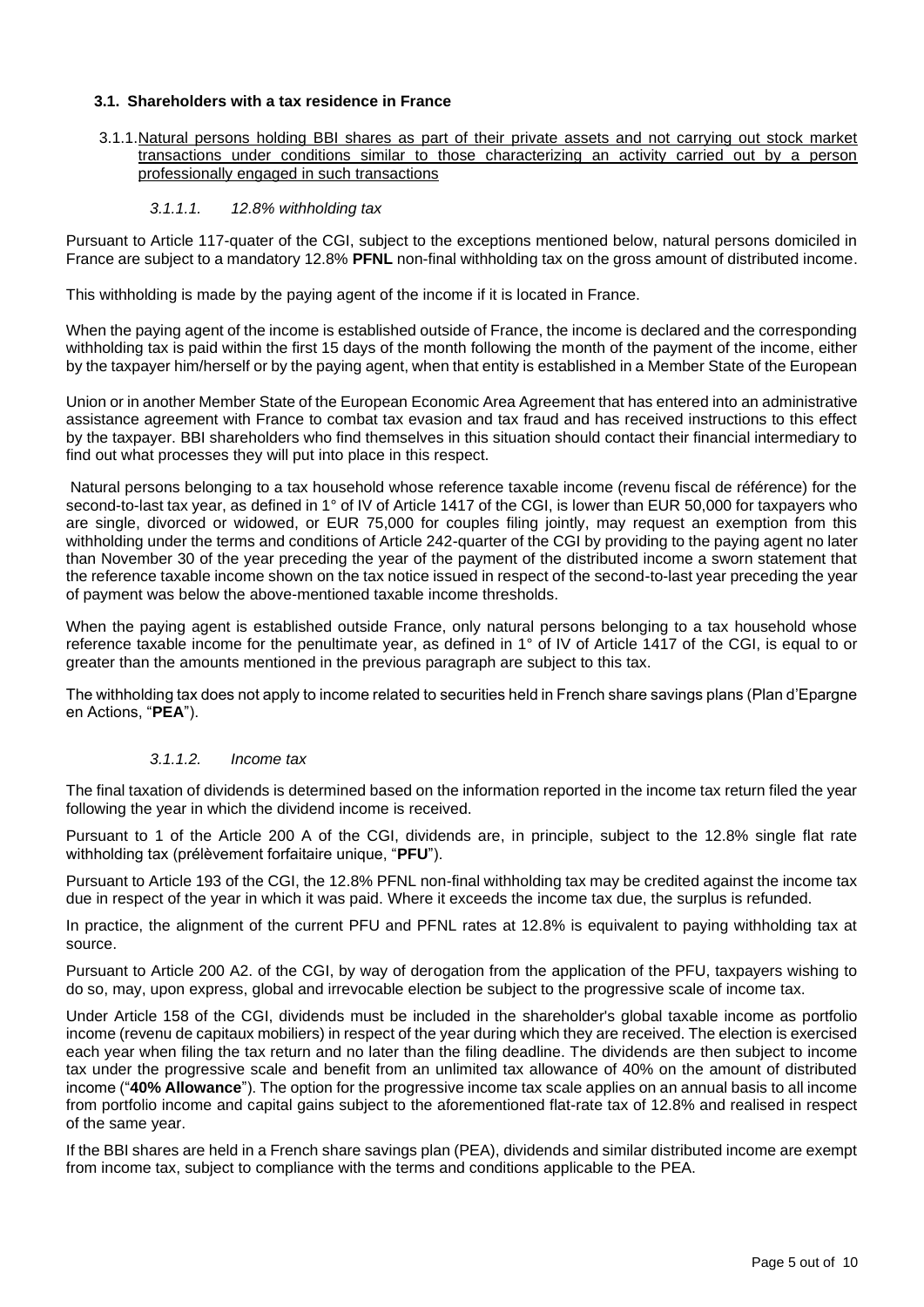## *3.1.1.3. Social contributions*

Regardless of whether or not the 12.8% PFNL is applicable, the gross amount of income distributed by BBI (before application of the 40% Allowance when the shareholder has opted for taxation under the progressive scale) will also be subject to social contributions at a global rate of 17.2%, broken down as follows :

- general social contribution (contribution sociale généralisée, "CSG") at the rate 9.2%;
- ✓ social debt repayment contribution (contribution pour le remboursement de la dette sociale, "CRDS") at the rate of 0.5%; and
- ✓ solidarity levy at a rate of 7.5%.

These social contributions are not deductible from income subject to PFU. When income is subject to the progressive tax scale upon election, the 9.2% CSG is deductible up to 6.8% from the taxable income of the year of its payment.

Shareholders should consult their usual tax advisor to determine the tax reporting obligations and payment rules that may apply to them in respect of the PFNL and social contributions.

#### *3.1.1.4.* . *Payment of the PFNL withholding tax and social contributions*

The Beneficiaries of the Distribution in Kind shall pay, as the case may be, to their authorized financial intermediary or to BBI, through BNP Paribas Securities Services, the social security contributions and/or the withholding tax or the withholding tax due in respect of the Distribution in Kind. Where applicable, the authorized financial intermediary responsible for maintaining the bearer or administered registered share accounts or BBI, through BNP Paribas Securities Services, responsible for maintaining the bearer share accounts, may sell the number of Nacon shares required to pay the social contributions and/or the PNFL withholding tax due in respect of the Distribution in Kind.

### *3.1.1.5. Exceptional contribution on high-income earners*

Pursuant to Article 223-sexies of the CGI, taxpayers subject to personal income tax are liable for a contribution based on the amount of the tax household's reference taxable income as defined in 1° of IV of Article 1417 of the CGI, without any application of the quotient rules defined in Article 163-0 A of the CGI. The defined reference income includes the distributed income and dividends received by the relevant taxpayers (before the 40% Allowance when the shareholder has opted for taxation under the progressive scale). This contribution is calculated by applying the following rates:

- 3% of the portion of reference taxable income between EUR 250,000 and EUR 500,000 for single, widowed, separated or divorced taxpayers, and the portion of taxable income between EUR 500,000 and EUR 1,000,000 for couples filing jointly;
- ✓ 4% of the portion of reference taxable income above EUR 500,000 for single, widowed, separated or divorced taxpayers, and the portion of taxable income above EUR 1,000,000 for couples filing jointly.

#### *3.1.1.6. Portion of the Distribution in Kind having the nature of a reimbursement of a contribution for tax purposes*

Pursuant to the provisions of 1° of Article 112 of the CGI, distributions made by a company to its members or shareholders who are natural persons and who, for tax purposes, have the nature of a reimbursement of a contribution or share premiums in the sense of the latter, are not considered as distributed income and, as such, are not subject to income tax and are therefore not subject to the levies and taxes set out in paragraphs 3.1.1.1 to 3.1.1.5.

In accordance with the provisions of 1° of Article 112 of the CGI, this absence of taxation only applies insofar as all the distributable results and reserves of the distributing company have been allocated, which will be the case for a fraction of the Distribution in Kind since this will be charged in priority to the "Other Reserves" item in the accounts and, for any surplus, to the "Other Reserves" item in the accounts, for any surplus, to "Additional paid-in capital" and "Share premium", it being recalled that a proposal will be made to the General Meeting to allocate all "Retained earnings", less the sums deducted from this account in order to pay the Ordinary Dividend, to "Other reserves" prior to the payment of the Distribution in Kind.

BBI will indicate, in a press release to be published on the Payment Date, the allocation of the Distribution in Kind from a tax point of view between, on the one hand, a distribution of securities portfolio income corresponding to the share of the Distribution in Kind allocated to the "Other reserves" item and, on the other hand, a repayment of contribution corresponding to the share of the Distribution in Kind allocated to the "Additional paid-in capital" and/or "Share premium" items.)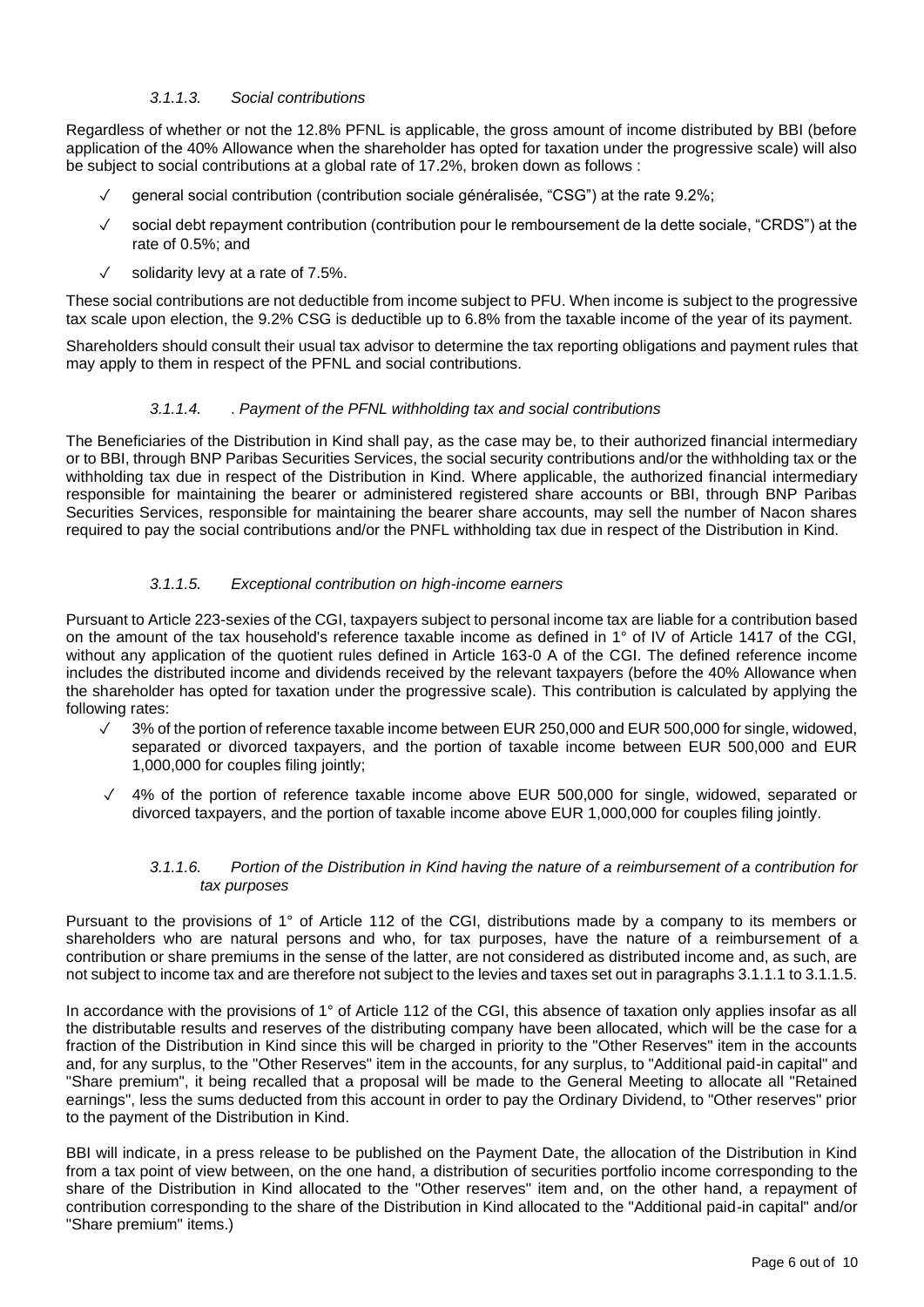Pursuant to the doctrine published by the tax authorities (BOI-RPPM-PVBMI-20-10-20-40-20141014 No. 240 in its version dated December 20, 2019), in the event of a subsequent sale of their shares by these partners or individual shareholders, the amount of these distributions is deducted from the acquisition or subscription price of the shares as determined under the conditions of Article 150-0 D of the CGI. Shareholders whose cost price for tax purposes of the BBI share is lower than the amount of the reimbursement of the contribution, as well as shareholders who have benefited from a deferral or suspension of taxation on the occasion of the acquisition of their BBI shares, are invited to contact their usual tax advisor in order to determine the tax treatment applicable to them.

### 3.1.2. Legal entities subject to corporate income tax (under standard rules)

### *3.1.2.1. Legal entities without the status of a parent company (société mère) in France*

Legal entities, other than those having parent company (société mère) status within the meaning of Article 145 of the CGI, should include the dividends and distributed income received in their taxable income subject to the ordinary corporate tax rate. An additional 3.3% social contribution may also apply, based on the corporate income tax charge, after a deduction of up to EUR 763,000 for each twelve-month period (Article 235- ter ZC of the CGI).

However, pursuant to Article 219 I-b of the CGI, for legal entities with annual revenue of less than EUR 7,630,000 (excluding taxes), and whose share capital is fully paid up and at least 75% continuously held throughout the relevant fiscal year by natural persons or by a company satisfying all these conditions, the corporate income tax rate is set at 15% for the first EUR 38,120 of taxable income for each twelve-month period. In addition, these legal entities are exempted from the aforementioned 3.3% social contribution.

### *3.1.2.2. Legal entities qualifying as a parent company (société mère) in France*

Legal entities holding at least 5% of BBI's share capital and voting rights and which meet the conditions set out in Articles 145 and 216 of the CGI may benefit, upon election, from a dividend and distributed income exemption under the parent-subsidiary regime.

Subsection I of Article 216 of the CGI provides, however, for the inclusion, in the taxable income subject to corporate income tax at the standard rate of the beneficiary, of a charge for costs and expenses set, under the current legislation, at 5% of total proceeds from shareholdings, tax credits included.

### *3.1.2.3. Other shareholders*

BBI shareholders subject to a tax system other than those referred to above, in particular taxpayers whose transactions in securities goes beyond simple portfolio management or who have recorded their shares as assets on their business balance sheet, should consult their own tax advisors to determine the provisions that apply to their particular circumstances.

### 3.1.2.4. *Fraction of the Distribution in Kind having the nature of a reimbursement of a contribution for tax purposes*

Legal entities are invited to consult their usual tax advisor in order to determine the tax treatment applicable to them, in the light of their particular situation, as a result of receiving the portion of the Distribution in Kind that is in the nature of a reimbursement of a contribution.

### **3.2. Shareholders with a tax residence located outside France**

Under French law as it currently stands and subject to the possible application of international tax treaties, the following discussion summarizes certain French tax consequences that may apply to investors (i) who are not French tax residents within the meaning of Article 4 B of the French Tax Code or whose registered office is located outside France and (ii) whose ownership of shares cannot be traced back to a fixed base or permanent establishment subject to taxation in France. Such persons should consult their usual tax advisor regarding the taxation applicable to their particular circumstances and comply with the tax legislation in force in their State of residence and/or nationality.

The Beneficiaries to the Distribution in Kind will have to pay to their paying agent, the withholding tax, subject to the provisions of the international tax treaties that may be applicable and to the exceptions mentioned hereafter, when the tax residence or the registered office of the beneficial owner is located outside France.

Consequently, the amount of the withholding tax shall be made available to the paying agent prior to the delivery of the shares.

If necessary, the paying agent may sell the number of Nacon shares necessary to pay the applicable withholding taxes.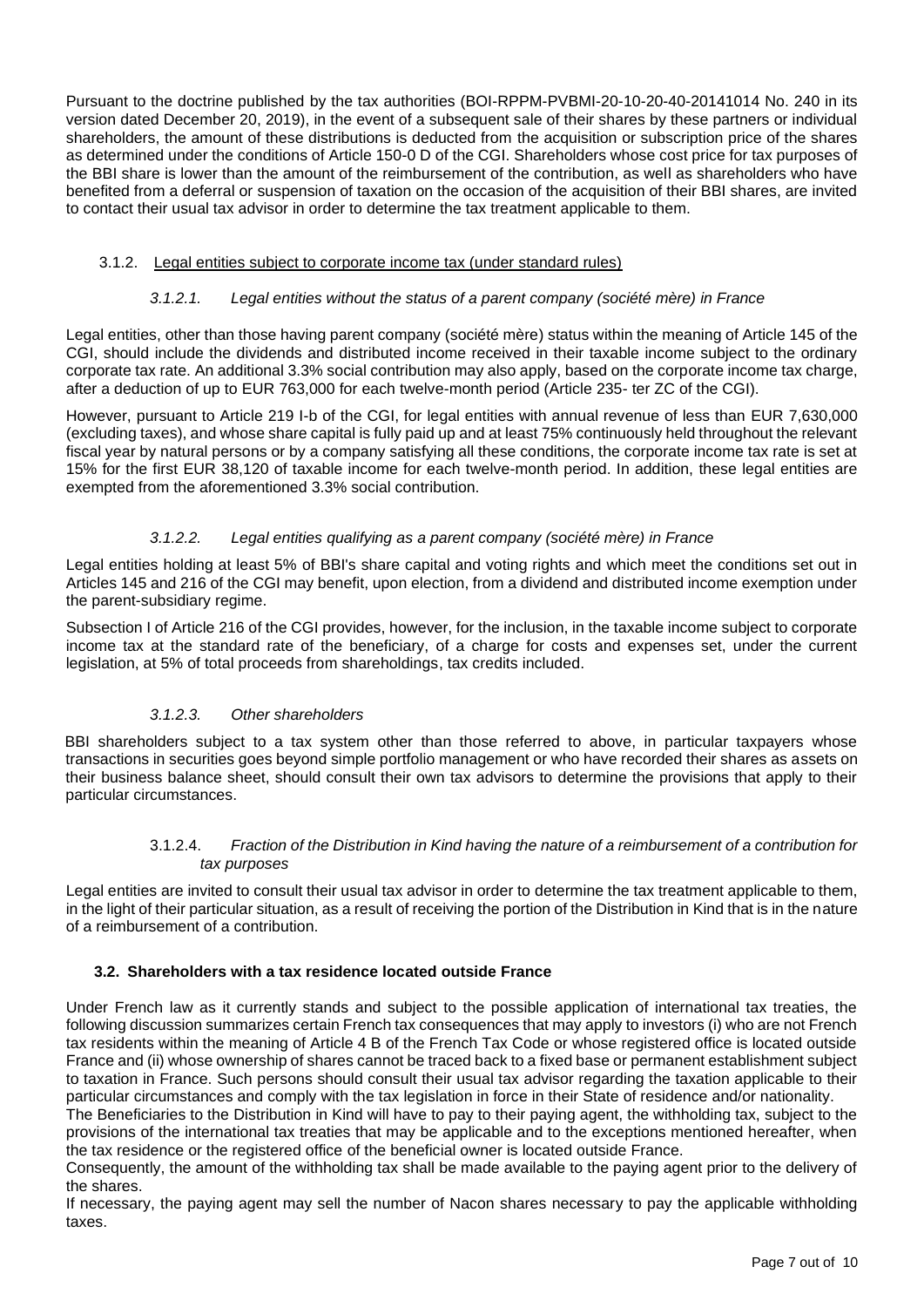BBI shareholders should contact their financial intermediary to find out the processes that will be put in place by the latter for this purpose.

Subject to what is set forth below and to the completion of the formalities necessary for the elimination or limitation of the rate of withholding at source that may be payable, the rate of this withholding tax is set in particular at:

- 12.8% by the 2° of the Article 187 (1) of the CGI where the beneficiary is a natural person; and
- ✓ 15% where the beneficiary is a non-profit organization that has its registered office in a Member State of the European Union or in another Member State of the European Economic Area Agreement that has entered into an administrative assistance agreement with France for the purpose of combating tax evasion and tax fraud, that would be taxed according to the treatment referred to in Article 206-5 of the CGI if it had its registered office in France and meets the criteria provided for by paragraphs 580 et seq. of the administrative guidelines BOI-IS-CHAMP-1050-10- 40 ass of 23 March 2022.

This withholding tax is also applicable to any payment made for the benefit of a non-resident in the context of a temporary assignment or a similar transaction giving the right or obligation to return or resell the shares or other rights relating to these shares. In accordance with the new Article 119 bis A, 1 of the CGI, the temporary or similar transaction must be carried out for a period of less than forty-five days, including the date on which the right to the distribution of the proceeds of the shares is acquired. If the beneficiary of the payment provides proof that it corresponds to a transaction that has primarily a purpose and effect other than avoiding the application of a withholding tax or obtaining the granting of a tax benefit, then they will be able to obtain the reimbursement of the withholding tax which will be definitely deducted from the tax department of his or her domicile or head office.

Regardless of the location of the beneficiary's tax residence or registered office, the income distributed by BBI outside France to a "non-cooperative" State or territory within the meaning of Article 238-0 A of the French Tax Code is subject to withholding tax at a rate of 75%. The list of non-cooperative states and territories is published by ministerial order and updated annually.

The list was updated by the ministerial order dated 2 March 2022 (published in the Official Journal of the French Republic (JORF) dated 16 March 2022) and includes the following States and territories: British Virgin Islands, Anguilla, Panama, Seychelles, Vanuatu, Dominica, Fiji, Guam, US Virgin Islands, Palau, American Samoa, Samoa, Trinidad and Tobago.

If States or territories were to be blacklisted by the European Union because they facilitate the creation of offshore structures or devices, they would also be affected by the application of the 75% withholding tax from the day the Ministerial Decree is amended accordingly, in accordance with Article 238-0 A 2 bis 1° of the CGI.

Investors that may be impacted by such measure and those who are domiciled or established in a non-cooperative State or territory should seek the advice of their usual tax advisor to determine the tax treatment applicable to them. Shareholders that are legal entities having their place of effective management in a Member State of the European Union may benefit from a withholding tax exemption if they hold at least 10% of BBI's share capital and otherwise meet all the conditions of Article 119-ter of the CGI. In addition, subject to meeting the conditions specified in administrative guidelines BOI-RPPM-RCM-30-30-20-40-20160607, legal entities that hold at least 5% of BBI's share capital may, under certain conditions, benefit from a withholding tax exemption if their place of effective management is located either in another Member State of the European Union or in another Member State of the European Economic Area Agreement that has entered an agreement with France to avoid double taxation which includes an administrative assistance clause to combat tax fraud and evasion. Legal entity shareholders who may be affected by this measure should consult their usual tax advisor to determine the tax treatment applicable to them.

Furthermore, and subject to the payment in a non-cooperative State or territory as defined in Article 238-0 A of the CGI, the withholding tax is not applicable pursuant to Article 119 bis (2) of the CGI to dividends distributed to collective investment undertakings governed by foreign law, located in a Member State of the European Union or another State which has entered into an administrative assistance agreement with France for the purpose of combating tax evasion and tax fraud, and which satisfy the following two conditions:

- raising capital from a certain number of investors with the purpose of investing it in a fiduciary capacity on behalf of such investors, pursuant to a defined investment policy; and
- having features similar to those required of collective undertakings governed by French law under section 1, paragraphs 1, 2, 3, 5 and 6 of sub-section 2, sub-section 3, or sub-section 4 of section 2 of Chapter IV of the 1st Title of Book II of the French Monetary and Financial Code (Code monétaire et financier).

The conditions of this exemption are set forth in detail in the official bulletin of public finances (bulletin officiel des finances publiques) dated 12 August 2020 (administrative guidelines BOI-RPPM-RCM-30-30-20-70).

Finally, the withholding tax may be reduced or even eliminated pursuant to tax treaties signed by France.

Accordingly, it is the responsibility of BBI shareholders to consult their usual tax advisors to determine whether they are likely to qualify for a reduction to or exemption from the withholding tax by virtue of the preceding principles or provisions of international tax treaties and to determine the formalities to be complied with to benefit from these treaties, including those provided for by administrative guidelines BOI-INT-DG-20-20-20-20 of 12 September 2012 relating to the "standard" or "simplified" procedure for the reduction of or exemption from the withholding tax.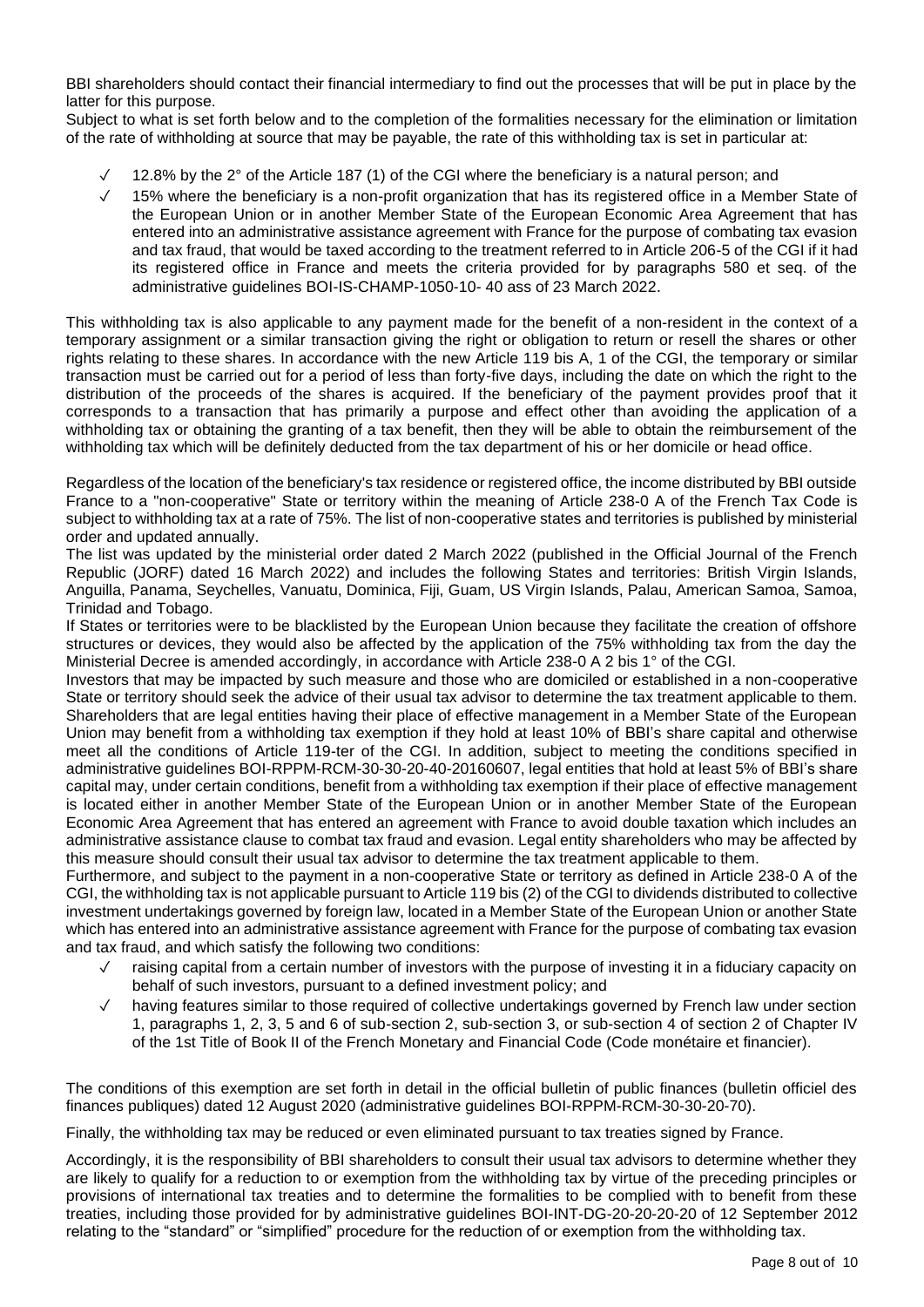#### **4. IMPACT OF THE DISTRIBUTION IN KIND ON CONSOLIDATED SHAREHOLDERS' FUNDS, NET RESULT AND NET DEBT OF THE BBI GROUP**

### **4.1. Impact of the Distribution in Kind on the consolidated shareholders' funds of the BBI Group**

Following the Distribution in Kind, BBI will retain sole control over Nacon. Therefore, in accordance with the IFRS standards under which the Bigben Group's consolidated financial statements are prepared, the Distribution in Kind will be treated as a disposal of minority assets with no impact on the control of Nacon and will be treated for accounting purposes as a transaction between shareholders and thus recognised as equity.

The Distribution in Kind will result in a decrease in BBI's consolidated shareholders' funds on the payment date equal to (i) the number of Nacon shares distributed multiplied by the opening price of the Nacon share on the payment date of the Distribution in Kind, minus (ii) the gain on disposal of shares net of tax with no "Income Statement" impact resulting from the difference between the Distribution in Kind and the share of the net assets of the Nacon shares transferred to the Minority Shareholders, net of the taxes recorded at the time of the Distribution in Kind.

The impact of this transaction and of the change in Nacon's share price, on BBI's consolidated shareholders' funds group share, compared to the consolidated balance sheet at 31 March 2022, can therefore be summarized as follows:

|                                                                                               | Number of<br>outstanding BBI<br>shares | Shareholders' funds<br>(group share) of BBI<br>(in EUR millions) | Shareholders' funds<br>(group share) of BBI per<br>share (In EUR per share) |
|-----------------------------------------------------------------------------------------------|----------------------------------------|------------------------------------------------------------------|-----------------------------------------------------------------------------|
| Situation at 31 March 2022 <sup>81</sup>                                                      | 18 906 000 <sup>9</sup>                | 233.4                                                            | 12,3                                                                        |
| <b>Impact of Distribution in Kind</b>                                                         |                                        |                                                                  |                                                                             |
| Distribution in Kind                                                                          |                                        | $-26.7$                                                          | $-1,4$                                                                      |
| Capital gain on share disposal net of<br>tax without any impact on Income<br><b>Statement</b> |                                        | 13,6                                                             | 0,7                                                                         |
| <b>Distribution</b><br><b>Situation</b><br>in.<br>post<br><b>Kind</b>                         |                                        | 220,3                                                            | 11,7                                                                        |

### **4.2. Impact of the Distribution in Kind on the consolidated net result of the BBI Group (group share)I**

Given the absence of a loss of control of Nacon by BBI, the Distribution in Kind will not have a material impact on the consolidated net result of the BBI Group.

### **4.3. Impact of the Distribution in Kind on the consolidated debt of the BBI Group**

The Distribution in Kind has no impact on the consolidated net debt of BBI, except for the taxes due in respect thereof.

The distribution of a cash balance to shareholders who do not hold a number of BBI shares entitling them to a whole number of Nacon shares will have an insignificant impact on the consolidated net debt of BBI.

### **5. RISK FACTORS**

These risk factors should be carefully considered.

### **5.1. Specific risk factors related to the Distribution in Kind**

The main risk factors related to the Distribution in Kind are set forth below. BBI's shareholders should be aware that the list of risks presented below is not exhaustive and that other additional risks that are unknown or whose realization as of the date hereof is not considered likely to have an adverse effect on the Distribution in Kind, may exist:

- in the event that the Distribution in Kind exceeds the Ceiling, the Board of Directors will have to make the necessary adjustment to the parity so that the amount distributed does not exceed such Ceiling; this would be the case if the opening price of the Nacon share on the Payment Date exceeded EUR 10.88, based on a distributable amount of EUR 50,786,949 and assuming that all 4,669,616 Nacon shares would be distributed, it being specified that in the event of an adjustment of the parity, the timing of the Distribution in Kind may change.

- BBI shareholders could sell the Nacon shares they receive in connection with the Distribution in Kind, which could lead to downward pressure on the market price of Nacon shares,

*<sup>8</sup> on the basis of BBI consolidated annual disclosed at 31 March 2022 approved by the Board on 31 May 2022.*

*<sup>9</sup> number of shares making up the capital of BBI minus the number of treasury shares held by BBI as at 31 March 2022.*